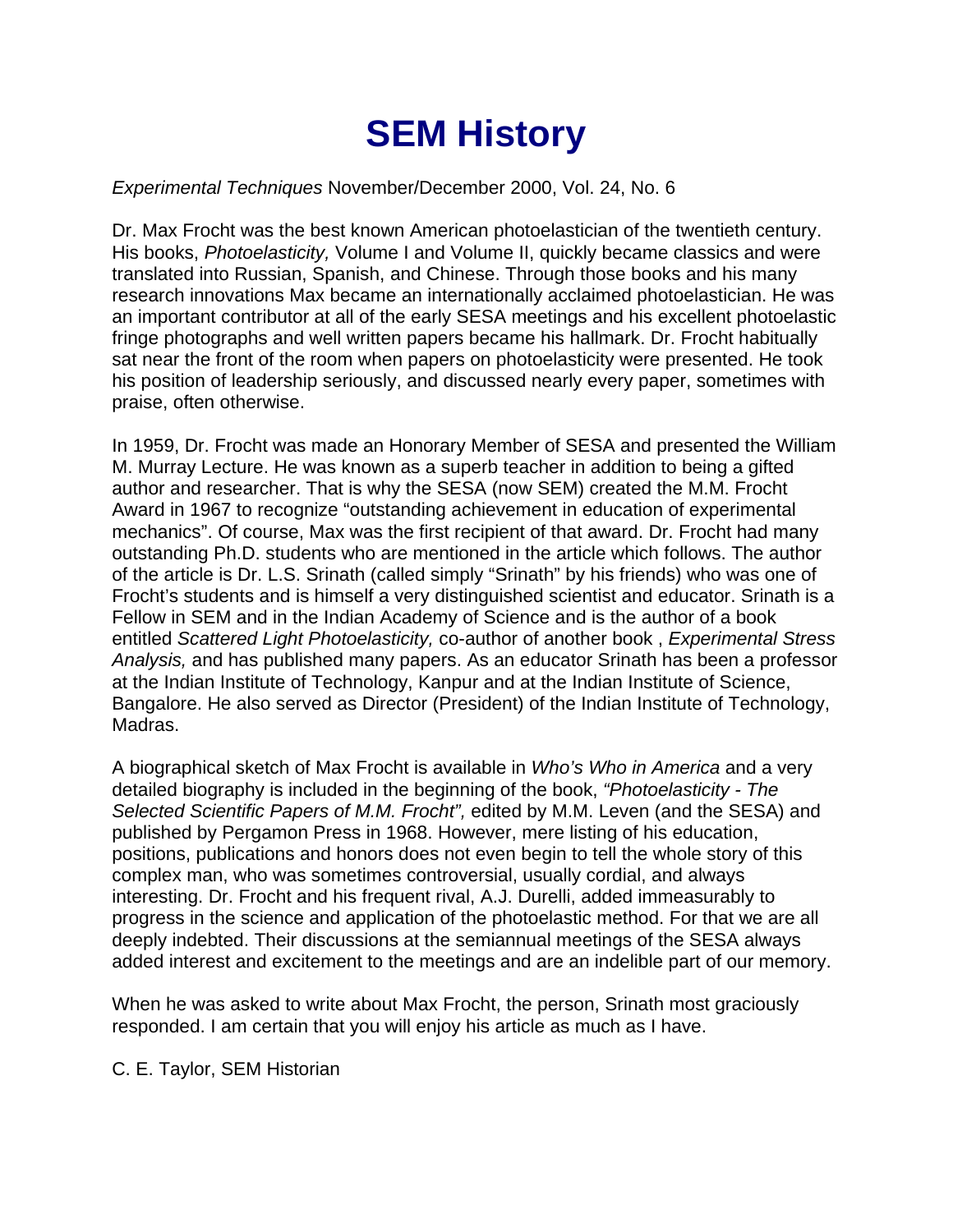## by L.S. Srinath

Writing an article on Dr. Max M. Frocht is like writing a chronicle on photoelasticity itself; a subject which began as an interesting experiment in a physics laboratory and ultimately got developed into a powerful experimental tool for stress analysis. The man who brought about this transformation was Dr. M.M. Frocht, a colorful man, who was human with strong convictions, emotional, as dedicated to photoelasticity as to his wife Dora Frocht, ambitious and rightfully proud of his achievements, difficult to newcomers, but very gracious and friendly to his research students and close associates. Many articles have appeared describing his contributions to photoelasticity, the honors and awards he received and academic positions he occupied. His two volumes on photoelasticity speak a great deal about his dedication to experimental work, accuracy of experimentation, love for beautiful illustrations and photographs. The vita on Dr. Frocht by M.M. Leven covers in detail his earlier education, training, achievements and distinctions bestowed upon him. As a graduate student and a close associate, I thought it would be more appropriate and interesting to present the human side of Dr. Frocht. In the process of narrating interesting episodes, the names of his associates and contemporaries will naturally appear. However, in mentioning their names, no disrespect of any kind is intended to any of them. All these persons including Dr. Frocht, were actors; conscious of their self-images, and proud; who by their actions, professional achievements and academic one-upmanships, added color and excitement to their time periods. We, as graduate students of these persons, would exchange notes, share stories and enjoyed bonhomie relationships, which continue to these days among our students.

My familiarity with the name Max M. Frocht, began in the early 1950s when I was studying for my Masters Degree at the Indian Inst. of Science, Bangalore. His designation at IIT, "Research Professor of Mechanics and Director- Experimental Stress Analysis" somehow fascinated me. Another name that impressed me equally was: R.V. Southwell, famous for his books on Relaxation Methods and Theory Of Elasticity. It was Southwell's degrees/titles: "MA, LLD, DSc, FRS" that impressed me. Curiously enough, I had taken up the problem of determining the stresses in a circular ring using photoelasticity and relaxation methods. Though it is a fairly simple problem today, two papers on this got published in "Applied Scientific Research", and I had sent two copies of these to Prof. Southwell. He not only acknowledged, but also wrote saying that in England where his methods were developed, very few persons there appreciated his methods, whereas, in distant lands like India, persons were using them. It was indeed a great letter of appreciation. I was in Hull-England for two years as a trainee in an aircraft company and as my interest in photoelasticity and relaxation methods persisted, I wrote a letter to Dr. Frocht inquiring whether I could join his lab and work for my Ph.D. He replied saying that he would be coming to London on his way back to USA after attending a conference in Europe and that he would be happy to discuss this with me if I could meet him in London. I met him in the lounge of the hotel where he was staying at about 11:30 AM. After about two and a half hours journey from Hull, I was quite hungry and was hoping that Dr. Frocht would invite me to join him for lunch or at least suggest something to eat. After a few preliminaries, he looked at his watch and said, "Well, it is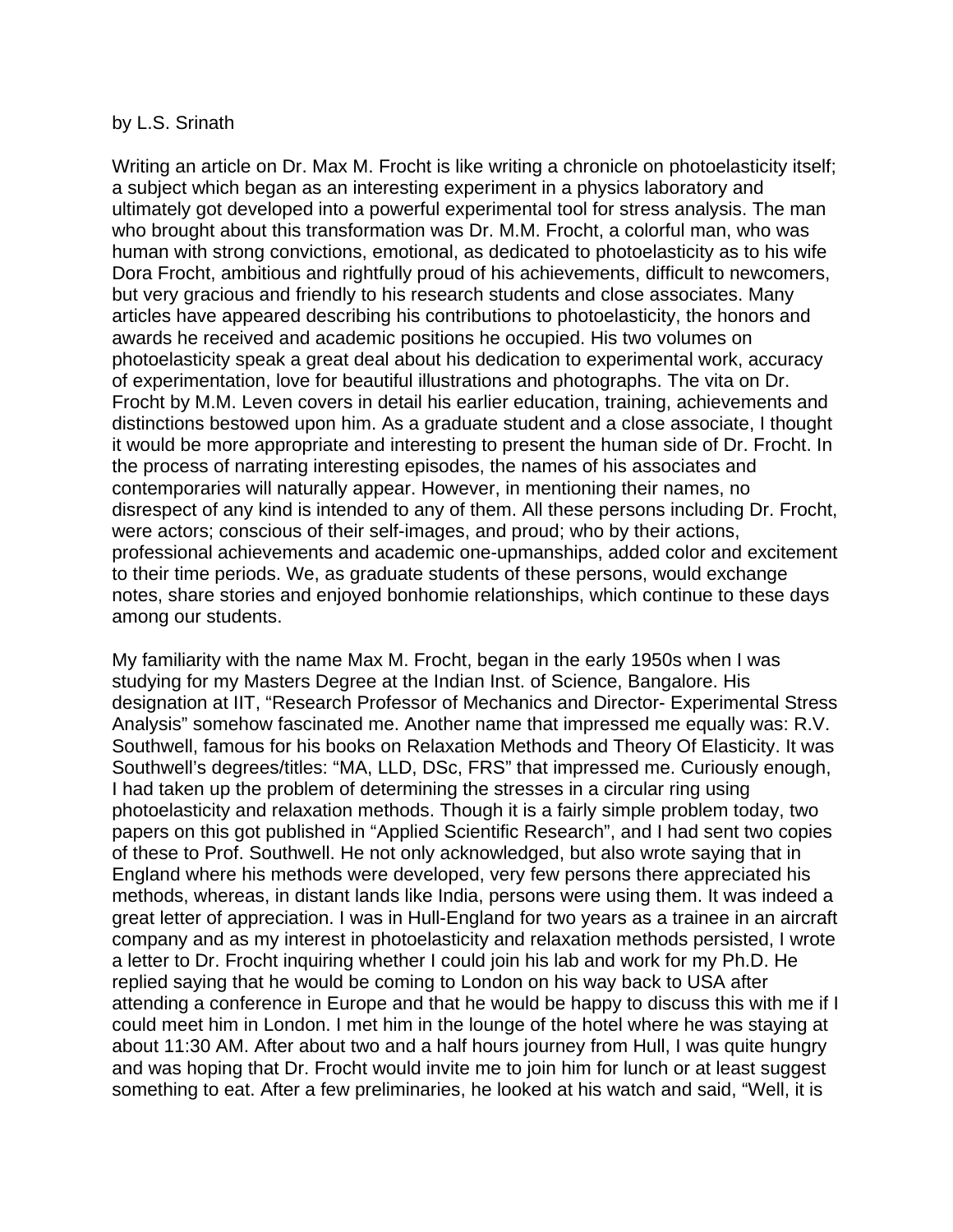almost lunch time; we may as well sit here and discuss your joining my lab so that you can get back to Hull before the evening" It was decided that I would be joining his lab in the winter of 1955; and I went back to Hull to have my supper at my landlady's place. Dr. Frocht's laboratory was located on the second and third floors of Chapin Hall (I do not think it exists anymore; at least not as it was then!) at the end of the long building, close to Armour Research Foundation - ARF (which later became the Armour Research Foundation of IIT, or IITRI). Chapin Hall was an old dilapidated building with creaking wooden flooring and stair cases. This building also housed the mathematics and psychology departments, counseling center and a few other offices. ARF building was in no better shape either. At the time I joined Dr. Frocht, others in his lab were: Abe Betser (from Israel), Ben C. Wang (from China), Robert Thomson (deputed from Univ. of Idaho) besides David Landsberg, who was the "mechanician" in Dr. Frocht's lab This was a strange word, which to us the graduate students, sounded as if the person could not be downgraded to the level of a mechanic (or a technician) nor could be upgraded to the level of a lab supervisor. Perhaps, this was an acceptable designation to IIT-Administration, but it did provide us a topic for discussion! Also, at the time I joined Dr. Frocht's lab the Mechanics department of IIT-Chicago had an assembly of giants who had made impressive academic contributions in their fields, like: Dr. Eli Sternberg, Dr. L.H. Donnell, Dr. W.R. Osgood, Dr. P.G. Hodge, and Dr. Frocht. I understand that Dr. D.C. Drucker had left IIT sometime earlier. At ARF across Chapin Hall, was Dr. A.J. Durelli with his graduate students: J.W. Dally , W. F. Riley, and among others. A couple of years later, C.S. Sciammarella joined Dr. Durelli. Sciammarella told me that he and Dr. Durelli were political prisoners and cell-mates in Argentina, South America, and were the last two persons to be released from that group. At about the same period, at Northwestern University, there was Dr. M. Hetényi.

All of us (excepting Robert Thomson) were given financial assistance, the money coming from Frocht's research grants and we were expected to work in the lab from 9:00 am to 5:30 pm with one hour lunch break. Those of us who had student visas, had to register for a minimum of twelve credits per semester, and Dr. Frocht was reluctant to let us register for courses offered during the lab hours. So, we ended up registered for a good number of experiment related courses which were taken in his own lab His dedication to experimental work was so intense, he would not like us to be seen studying course related books or doing library visits during lab hours. These had to be reserved for outside lab hours. Controversies between theoreticians and experimentalists were as intense in those days as they are today. Dr. Frocht had a statement pasted on the wall of his lab which read, "Nobody believes an experimental result except the experimentalist himself; and every one believes in a theoretical analysis except the theoretician himself." In one of the seminars in which the speaker, Dr. Chiarulli (who was the Chairman of the Dept. after Dr. Osgood had left) dwelt at great length on the mathematical analysis of a practical problem, Dr. Frocht at the end of the seminar remarked, "I respect mathematicians, but to me experimental results are more convincing," to which Dr. P. Chiarulli said, "I too respect you Max, though an experimentalist! " Dr. Peter Chiarulli was a theoretician who taught us Mechanics; and Goldstein's book on Classical Mechanics was his favorite book.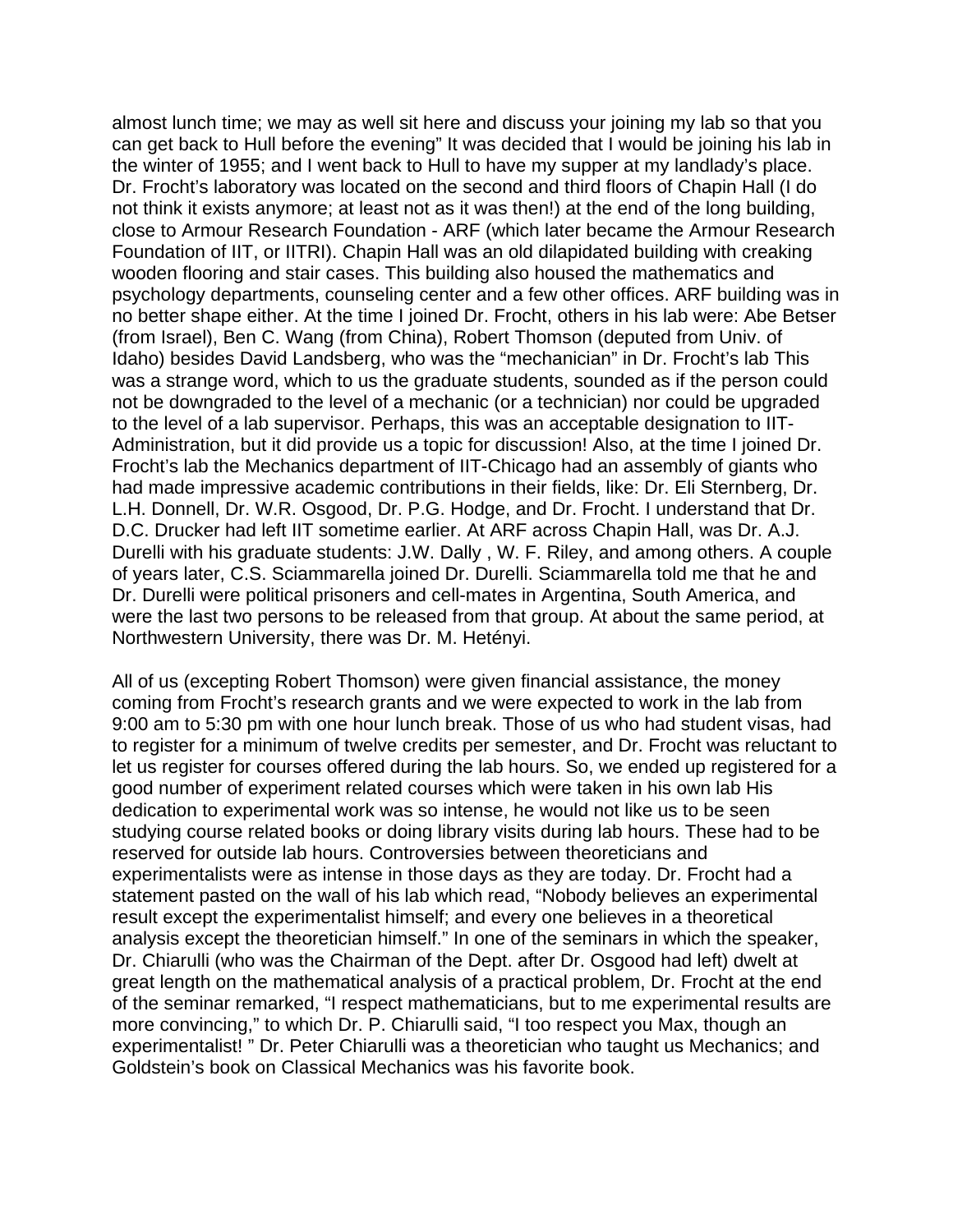By the time I joined Dr. Frocht's laboratory, Paul Flynn and Ros Guernsey had left after completing their Ph.Ds. Frocht and Guernsey had developed the famous sheardifference method to separate the normal stresses at an interior point of a threedimensional body using a stress frozen model and the sub-slice technique. Guernsey had studied the problem of a sphere under diametric compression for his Ph.D. work. The process was quite intense since it was the practice in Dr. Frocht's lab that casting photoelastic blocks, cutting, machining, polishing and making photoelastic observations on specimens, all had to be done by the investigator himself. Just by then, Sternberg and Rosenthall had published a theoretical paper on the determination of stresses in a sphere. Their solution needed some elaborate numerical computation to determine stresses along a general line inside the sphere. When Guernsey approached Sternberg for the theoretical solution so that he could compare with his experimental results, Sternberg would not reveal the values of his calculation until he saw the experimental results first. It was a case of mutual suspicion between a theoretician and an experimentalist, and it was Dr. Frocht who yielded saying, "The experimentalist reveals what stresses actually exists and it is up to the theoretician to show that his analysis correct." In this case however, both results agreed to their mutual satisfactions. Frocht admired Sternberg quite a bit and would make every effort to attend his lectures. We had registered for the course on Elasticity offered by Sternberg, which was a 4 credit course. Frocht had induced Sternberg to teach this course twice a week, each lecture lasting two hours. Frocht would attend all the lectures along with us without fail. Sternberg was known for his well organized lectures and beautiful board work. It was a real pleasure to attend his lectures. He was a man with strong views and opinions about his colleagues and fellow academic rivals which he would express in our class with a dry humor! He knew that Dr. Frocht was there in the class.

Paul Flynn had conducted photoelastic studies on stress wave propagation in solids for which, he and Landsberg had constructed a rotating drum-camera to the inner surface of which a long photographic film was attached. A slit of light (one hundredth of an inch wide) was focused on to this film surface through a lens system which was directed towards a photoelastic specimen through which stress waves were passing. The speed of the drum-camera was adjusted to record one million slits (continuous pattern) per second. In his thesis, Flynn had used the term "one million frames per second." Dr. Donnell, who was one of the thesis examiners, objected to this and said that the record was not that of discrete frames but that of streaks as observed through a slit. Dr. Frocht did not agree with this, and obviously words got exchanged which led to cool relationships between the two. Later on, Abe Betser working for his MS Degree, continued the work on stress wave propagation using photoelasticity and strain gages. When he submitted his thesis for approval, Dr. Donnell was once again an examiner and he was magnanimous enough to say that the work of Betser, if it could be complemented by some additional work, would even qualify for a Ph.D. This was indeed a pleasant surprise for Dr. Frocht and Betser did some additional work and obtained his Ph.D.

As mentioned, Dr. Frocht's lab was located on the second and third floors of Chapin Hall. Across the building on the Eastern side was a railroad for freight trains passing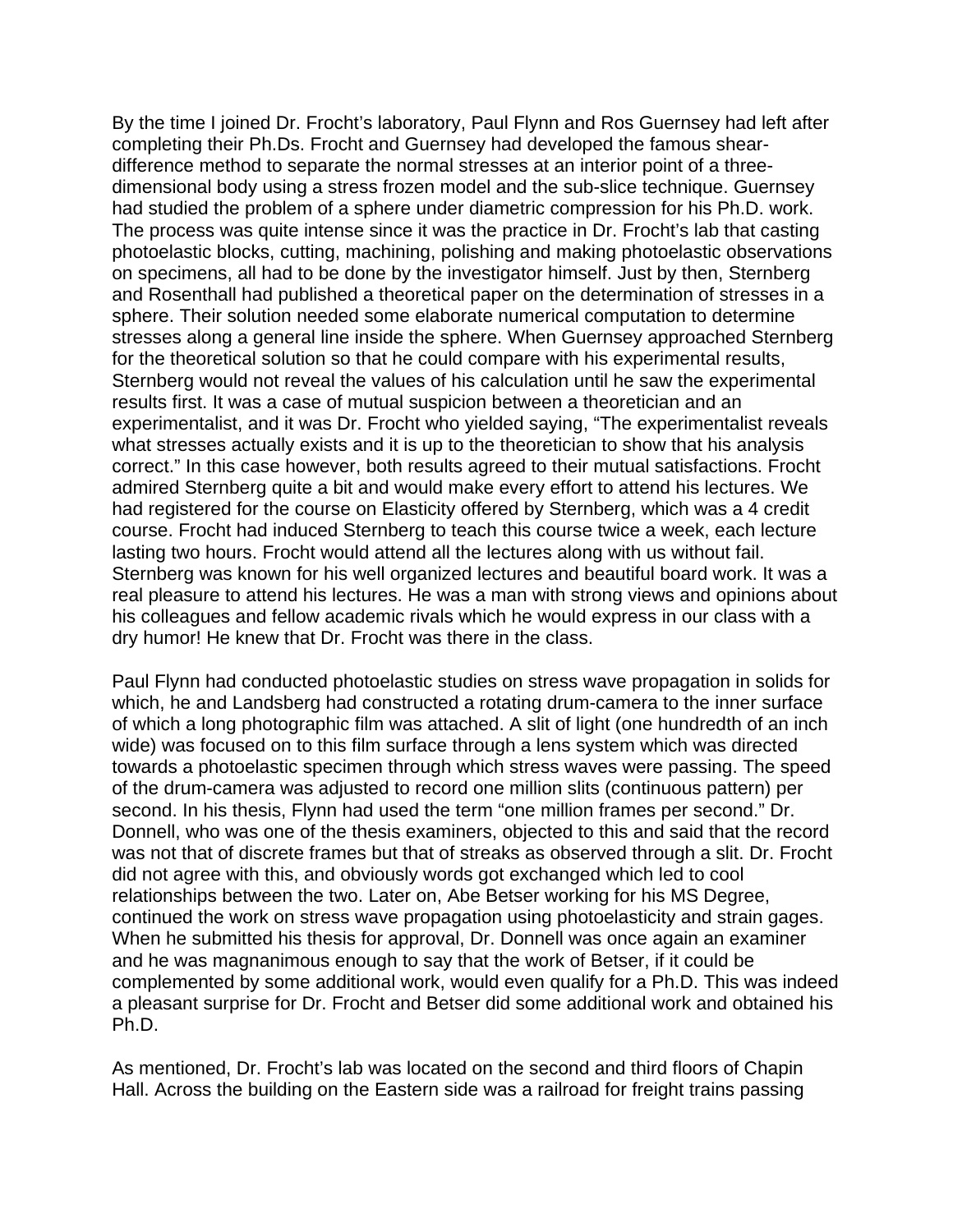frequently. On the Western side of the building, a little farther away, was the famous Eltrain track of Chicago. Every time the freight train or engine passed, the building would start shaking. This would upset Betser very much, since the pendulum impact machine with its long suspension rod would vibrate slightly and not hit the specimen squarely on its face. The experiment needed at least two hours of preparation before the actual test could be carried out. After the test, it would take another one hour for the film to be carefully taken out of the camera and go through the process of developing, fixing, etc., before one could see whether the experiment was successful or not. In short, not more than two tests could be conducted per day. It was Dr. Frocht more than Betser who would get upset if the experiment did not show a plane wave. It was not an easy experiment to conduct. The trains were more frequent in the afternoons than in the mornings. So, Betser would come to the lab fairly early in the morning to conduct the experiment. He lived on the South side of Chicago close to the apartment where Dr. Frocht lived, and would commute by bus. Dr. Frocht used to come to the lab by about 9:30 am and leave for home at about 4-4:30 pm. So, some times he would offer a lift to Betser. But, he was reluctant to make this a practice. So, some days the offers would be made and no offers on other days. It was amusing for us to witness the expectation on the part of Betser and hesitation on the part of Dr. Frocht. Both would make deliberate attempts to avoid each other around 4:00 pm!

A few months after Betser returned to Israel to join Technion, a paper appeared commenting on Betser's work stating that a careful investigation using strain gages had shown that the surface velocity of a stress wave was less than the wave front velocity inside a solid, whereas, Betser's work had shown that plane waves would remain plane. This upset Dr. Frocht quite a bit, and we had several discussions to decide whether we should repeat Betser's experiments. Suddenly it dawned upon Landsberg who was assisting Betser, that the researcher (I believe he was from Caltech) might have used a gage current as recommended by the manufacturer and the heat generated might have softened the surface of the specimen, thus reducing the wave velocity. Dr. Frocht suddenly shot up and asked what current was Betser using, to which Landsberg replied "much less, since Abe put his finger on the gage and found it hot!" While this brought some relief to all of us, there was a sense of disappointment on Dr. Frocht's face since nothing was mentioned about this important aspect in Abe's thesis and also not a correct way of conducting tests. Later on, a detailed investigation on the effect of gage currents on strain measurements was made by Wang and Landsberg and a paper was published.

It was common knowledge that there was considerable academic rivalry among the three famous experimentalists, namely, Dr. Frocht, Dr. Durelli, and Dr. Hetényi. As I could gather, all three had devoted their earlier activities to photoelasticity. Later on, while Dr. Frocht continued his interest in photoelasticity, Dr. Durelli started paying more attention to moiré and brittle lacquer, and Hetényi to strain gages. At any conference or paper presentation each one would attack the merits of the paper presented by the other. For us, the graduate students, and others in the audience who admired all the three, those moments of verbal attack were of great excitement. We would exchange stories and remarks we heard from one another. On one occasion when a paper on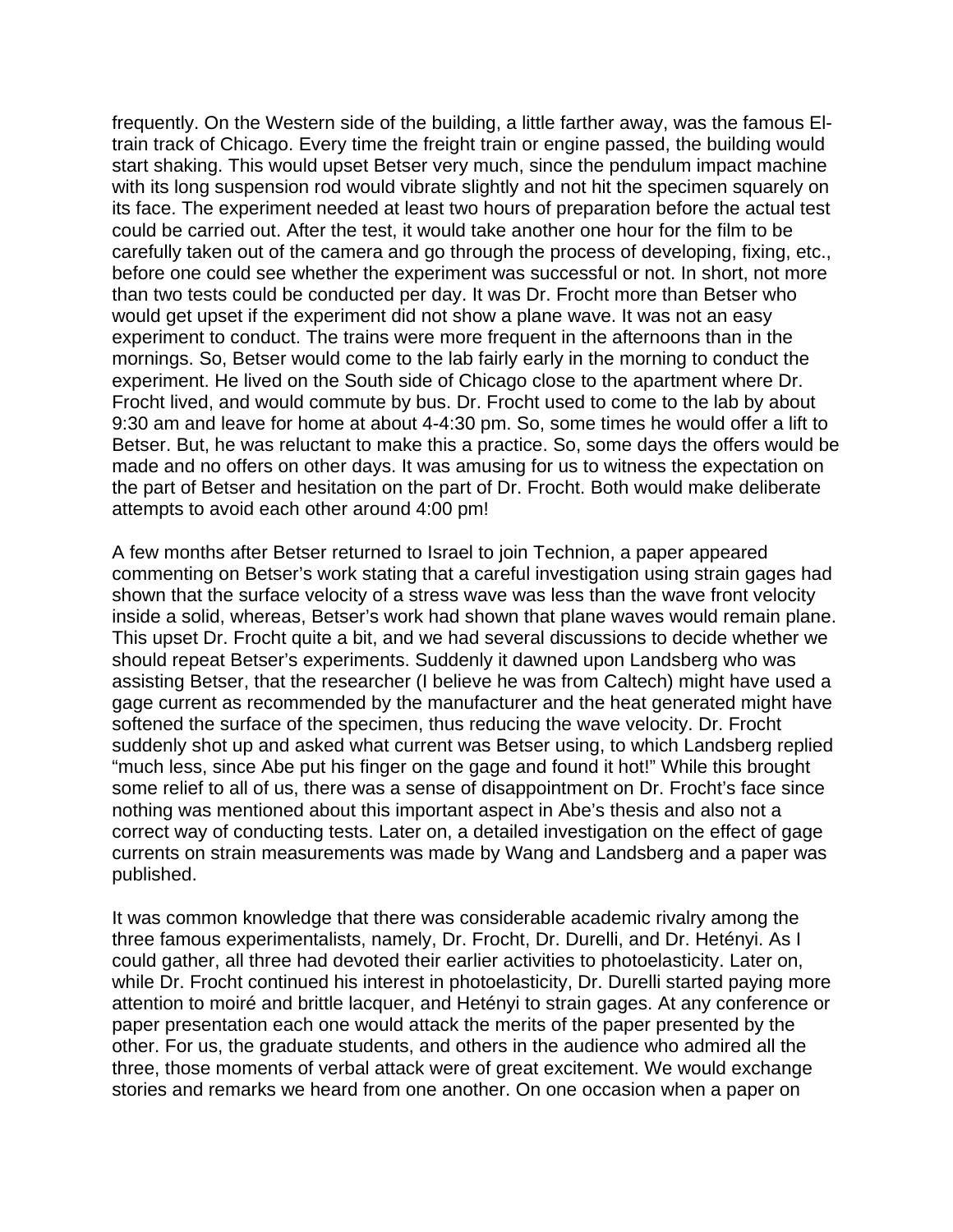stresses at an interior point in the head of a railroad rail where a tensile stress causing fatigue cracks was suspected to exist, Wang stated that a detailed investigation had shown otherwise, i.e. absence of tensile stress. Dr. Durelli, who as usual, was sitting in the front, got up and said, "such time and effort was spent on this investigation using the so-called shear-difference method, just to show that there were no critical stresses!" This was indeed a remark which could not be left unanswered and Dr. Frocht got up and said "If you suspect a cancerous spot in your body and subject yourself for a thorough investigation spending much time and money, do you regret if the doctor gives you a clean bill of health?" [Historian's note: That typical exchange is recorded in the discussion of the paper. *See Proc. of SESA*, Vol. XIV, No. 1, pp 11-12.] This of course brought great mirth among the listeners. On another occasion, Dr. Hetényi made a remark that a particular scattered light pattern coming out of Dr. Frocht's lab was not good since the fringes were not clear. What Dr. Hetényi was not aware of was that the absence of fringes indicated that observations were being made in the direction of one of the secondary principal stress axes; and if the experimentation was correct, no fringes should be seen. The point of interest is the story that Dr. Frocht told us at the coffee break." A farmer observed that the dog he owned showed some unusual behavior. So he invited the village headman to witness it. They went to the village lake and the farmer threw a stick across the lake to the other side and asked his dog to fetch it. The dog looked at his master, ran over the surface of the water to the other side, picked up the stick, ran back on the water surface and dropped the stick at his master's feet. The village headman looked at the dog in great surprise and after taking a couple of puffs on his pipe asked the farmer to do it again. When the dog again ran over the surface of the water and brought back the stick, the headman, after clearing his throat said, 'The damn thing does not know how to swim!" Of course, the point was that one should not always expect the normal thing to occur and an unusual thing is not only interesting and may have a reason behind it.

Dr. Frocht was proud of the quality of work coming out of his laboratory, whether it be a fringe pattern or a research paper. The photographs in his two volumes on photoelasticity give ample evidence to this. Since he would go through every sentence of a thesis or a paper with his students and modify the statements to his satisfaction, he used to remark that a reader would readily recognize the work as coming out of his lab. When I joined his lab he had mentioned that in addition to many other things, his students would learn how to make good photoelastic models, make careful experimental investigations, take good photographs, and more than anything else, write good reports. Due to some earlier exposure and practice, I could write fairly acceptable technical reports. On several occasions when he used to go through my writings, he would say, "Srinath, what you have written is OK, and reads all right, but I would have written it differently," and with these he would make minimum alterations. Upon completing my thesis, a copy of it was sent to Dr. Donnell for his approval, as he was one of the examiners. A few weeks later, on the day of my oral presentation, while Dr. Frocht and I were walking from Chapin Hall to the Mechanics Dept. where the presentation was to take place, he remarked, "Maybe I should tell you this, Dr. Donnell said that your style of writing is very good and easy to read. I was happy to hear that but, it does not appear to be a product from my laboratory." A reluctant appreciation but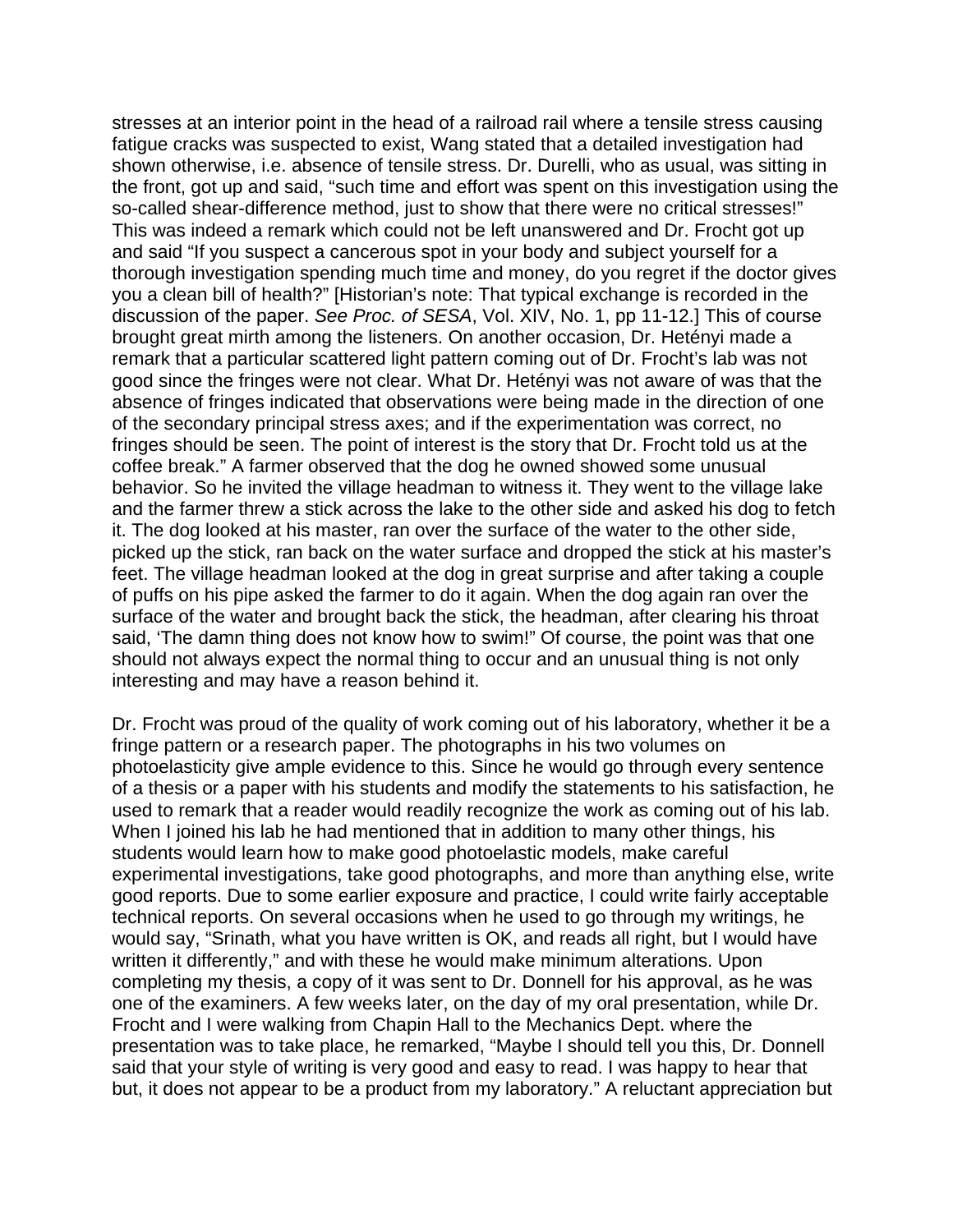still adamant. He was not too generous with ready appreciation for any success coming without much labor or effort. One personal experience comes to my mind to illustrate this. His book on photoelasticity shows a beautiful fringe pattern of a simply supported beam centrally loaded. The pattern displays an isotropic point beneath the load, which is theoretically predicted (Wilson-Stokes theory) but requires extreme care and precision if one has to observe it. A few months after joining his lab, out of curiosity, I conducted the experiment taking considerable precaution. To my surprise, I could see the isotropic point (a dark spot which does not move or change position on varying the load), and I called Landsberg to come and see it. Landsberg, who would not believe it initially, after some persuasion came and made sure it was an isotropic point. Later on when he mentioned this to Dr. Frocht, he just remarked, "may be, may be!"

About a year prior to our graduation, Y. F. Cheng from China had joined us for his Ph.D. with Dr. Frocht. Landsberg was still there working as a "mechanician" though he had obtained his MS degree. After graduation, Thomson went back to Dayton, Ben Wang joined IBM, Betser returned to Israel to join Technion, and I returned to India. Within a few months after my return I got a telegram (no faxes in those days) from Dr. Chiarulli offering me an Asst. Professor's post. The offer was tempting and I went back to Dr. Frocht's laboratory. Landsberg had left the lab by then to join some paper industry. Cheng was still there. Since a part of my salary came from Dr. Frocht's research grants, I had to work in his lab in addition to teaching. Since Landsberg was not there, the job of maintaining the workshop, ordering the chemicals, casting the models, cutting, polishing and conducting experimental investigations fell on Cheng and myself. Frocht was about 65 then and was not very energetic. He had just lost his brother which had depressed him; and Mrs. Frocht told me that Dr. Frocht was thinking of retiring and asking me to take charge of the lab But by then I had become a bit disillusioned since the relationship with Frocht had not changed from that of a student-professor to colleague-colleague. So, a day came when I decided to leave IIT and join University of Kansas-Lawrence. Mrs. Dora Frocht was unhappy to see me leave IIT, since she had maintained very cordial relationships with all Dr. Frocht's students. Frocht and I maintained close contact for many years and we published a few papers together. At the Fourth US National Congress of Applied Mechanics in Berkeley in 1962, where I met Dr. Donnell and Dr. Sternberg (he had left IIT to join Caltech) again, Dr. Frocht was introduced by Sternberg to some foreign visitors as "Meet Dr. Frocht, father of photoelasticity," to which Dr. Frocht replied, "I do not know much about being a father, but let us say we are related." There were of course good laughs and smiles from many of us there. He had a great sense of humor, was a lover of music, particularly of opera. It was the indelible mark he left on us as a great teacher, a scholar and a dedicated experimentalist which made a majority of us pursue academic careers and experimental investigations. It was rather an irony of fate that after Dr. Frocht retired, it was Dr. J. W. Dally, a student of Durelli, who succeeded him as the Director of his famous experimental stress analysis laboratory, and it was W. F. Riley, another student of Durelli who replaced Durelli at IITRI. Two good friends and frequent collaborators occupied the two positions which were formerly occupied by keen rivals. Again after Dally left IIT, it was Dr. Sciammarella, another student of Durelli, who became the Director of Dr. Frocht's laboratory.